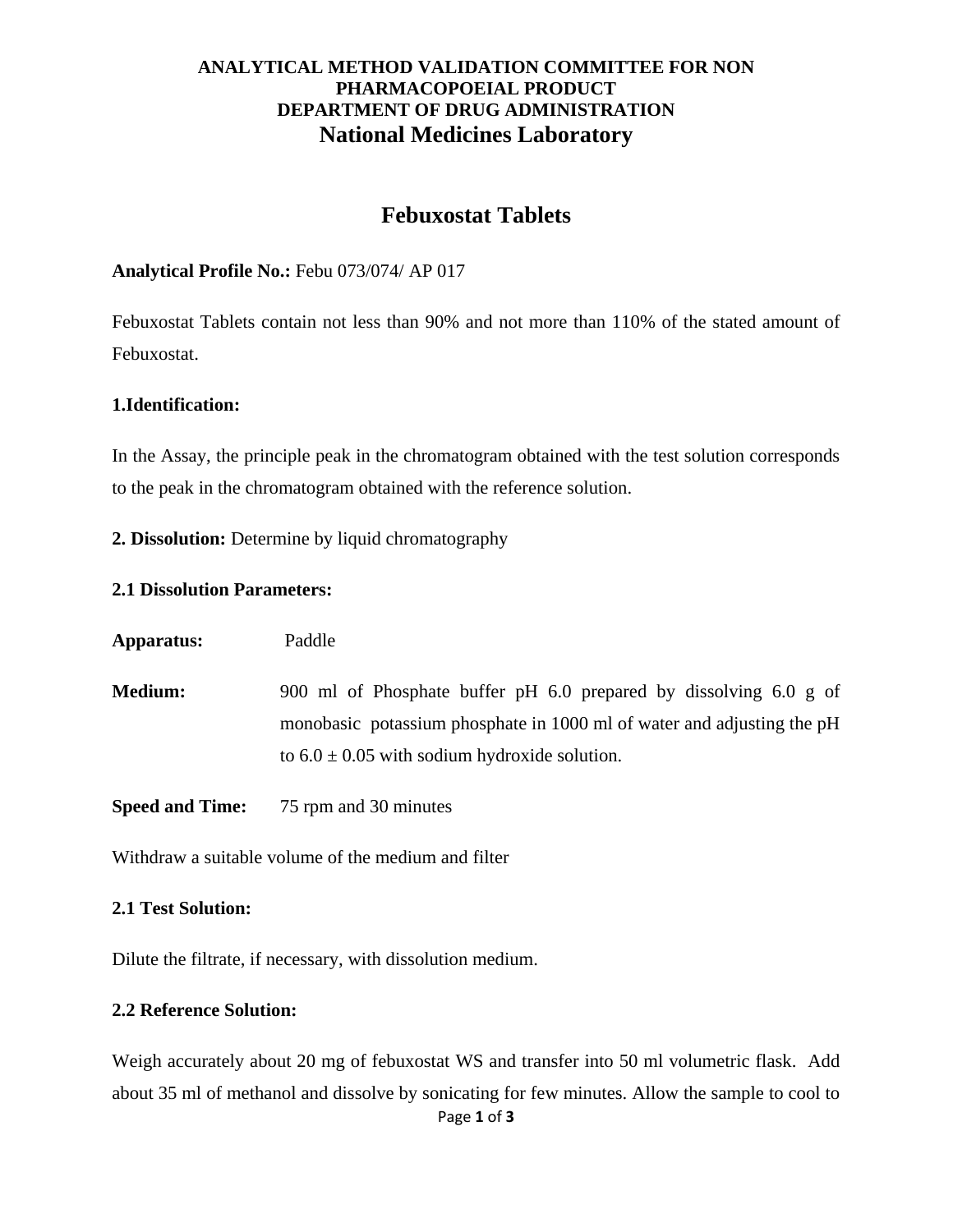### **ANALYTICAL METHOD VALIDATION COMMITTEE FOR NON PHARMACOPOEIAL PRODUCT DEPARTMENT OF DRUG ADMINISTRATION National Medicines Laboratory**

the room temperature and make up the volume to 50 ml with methanol. Dilute 2 ml of this solution to 20 ml with the dissolution medium.

**2.3 Procedure:** Use the chromatographic system as described in the Assay.

Inject the reference solution and the test solution.

Calculate the % release of Febuxostat.

### **2.5 Limit:**

- D. Not less than 70 % of the stated amount of Febuxostat.
- **3. Assay:** Determine by liquid chromatography

### **3.1 Test Solution:**

Weigh individually 20 tablets & crush the tablet into fine powder. Weigh accurately the powder equivalent to 20 mg of Febuxostat and transfer into 50 ml volumetric flask. Add about 35 ml of mobile phase and dissolve by sonicating for about 10 minutes. Allow the sample to cool to room temperature and make up the volume to 50 ml with the mobile phase. Filter or centrifuge the solution. Dilute 5 ml of this solution to 50 ml with mobile phase.

#### **3.2 Reference Solution:**

Weigh accurately about 20 mg of febuxostat WS and transfer into 50 ml volumetric flask. Add about 35 ml of mobile phase and dissolve by sonicating for about 10 minutes. Allow the sample to cool to room temperature and make up the volume to 50 ml with the mobile phase. Dilute 5 ml of the resulting solution to 50 ml with mobile phase.

### **3.3 Chromatographic system**

Page **2** of **3 Column:** C18, (150\*4.6 mm), 5  $\mu$ m